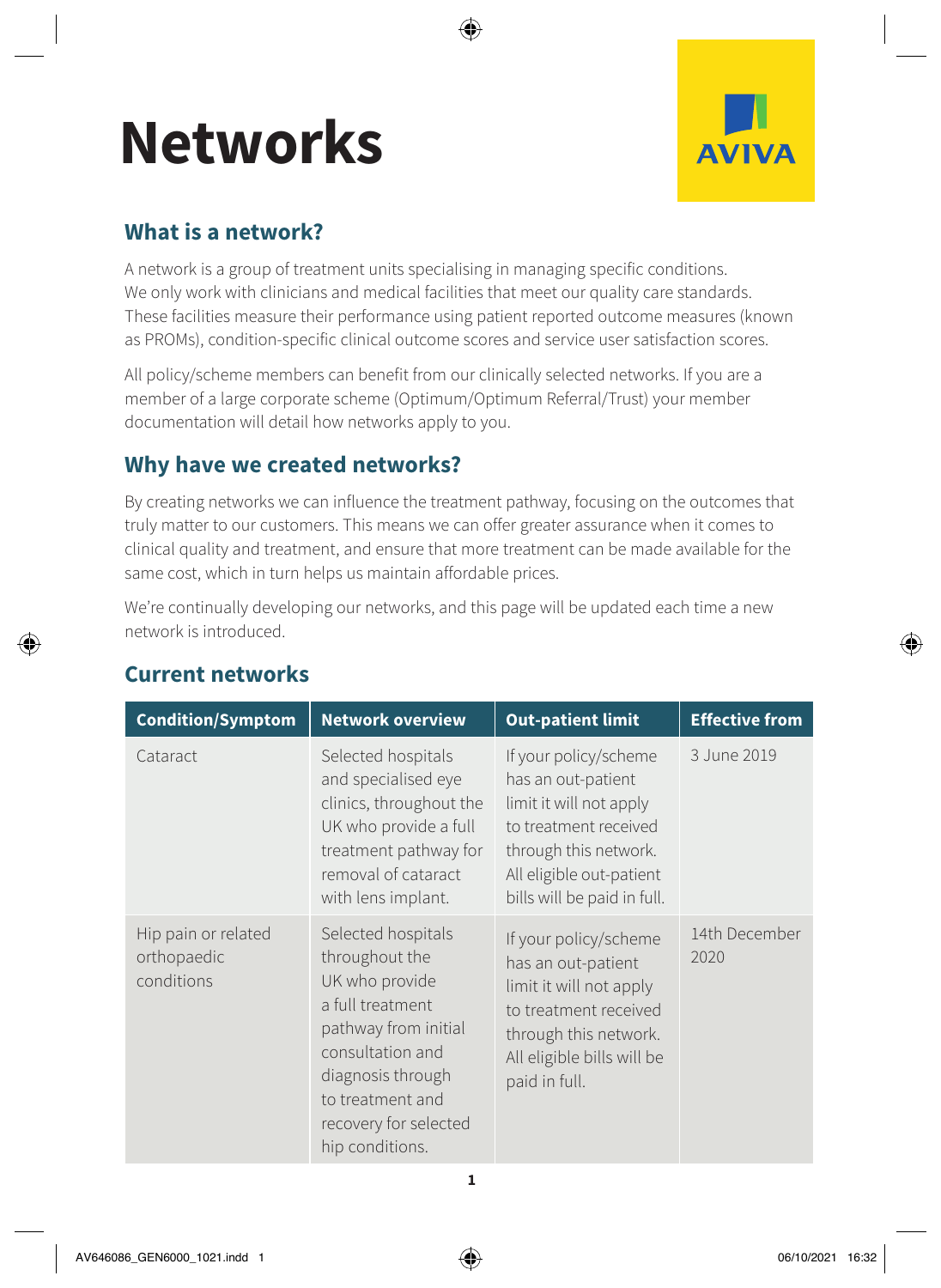| <b>Condition/Symptom</b>                          | <b>Network overview</b>                                                                                                                                                                                      | <b>Out-patient limit</b>                                                                                                                                                | <b>Effective from</b> |
|---------------------------------------------------|--------------------------------------------------------------------------------------------------------------------------------------------------------------------------------------------------------------|-------------------------------------------------------------------------------------------------------------------------------------------------------------------------|-----------------------|
| Knee pain or<br>related orthopaedic<br>conditions | Selected hospitals<br>throughout the<br>UK who provide<br>a full treatment<br>pathway from initial<br>consultation and<br>diagnosis through<br>to treatment and<br>recovery for selected<br>knee conditions. | If your policy/scheme<br>has an out-patient<br>limit it will not apply<br>to treatment received<br>through this network.<br>All eligible bills will be<br>paid in full. | 14th December<br>2020 |

### **How we select and manage network providers**

Aviva's Clinical team identify the best practice treatment pathways and clinical standards, to form the basis of our requirements for each network. We adopt a 'Value Based Healthcare' approach to ensure that we select providers with high clinical quality, delivering excellent customer experience and at good commercial rates. We ask clinical providers to go through a competitive tender process so that we can evaluate their capability, quality, service and value for money.

Our Clinical team evaluates performance of network providers based on:

- Treatment pathway alignment with best practice
- Clinical governance and safeguard processes
- Regulatory body information (for example information publicly available from the Care Quality Commission, Health Improvement Scotland, General Medical Council)
- Specialists within the network being able to evidence that they perform to consistently high standards with great outcomes
- Patient reported outcome and experience measures (PROMs and PREMs)
- Clinically relevant outcomes such as complication rates, revision rates and re-admission rates

Our Provider Management team reviews service delivery quality of network providers based on:

- Appointment/treatment availability
- Ease and speed of access
- Patient satisfaction ratings